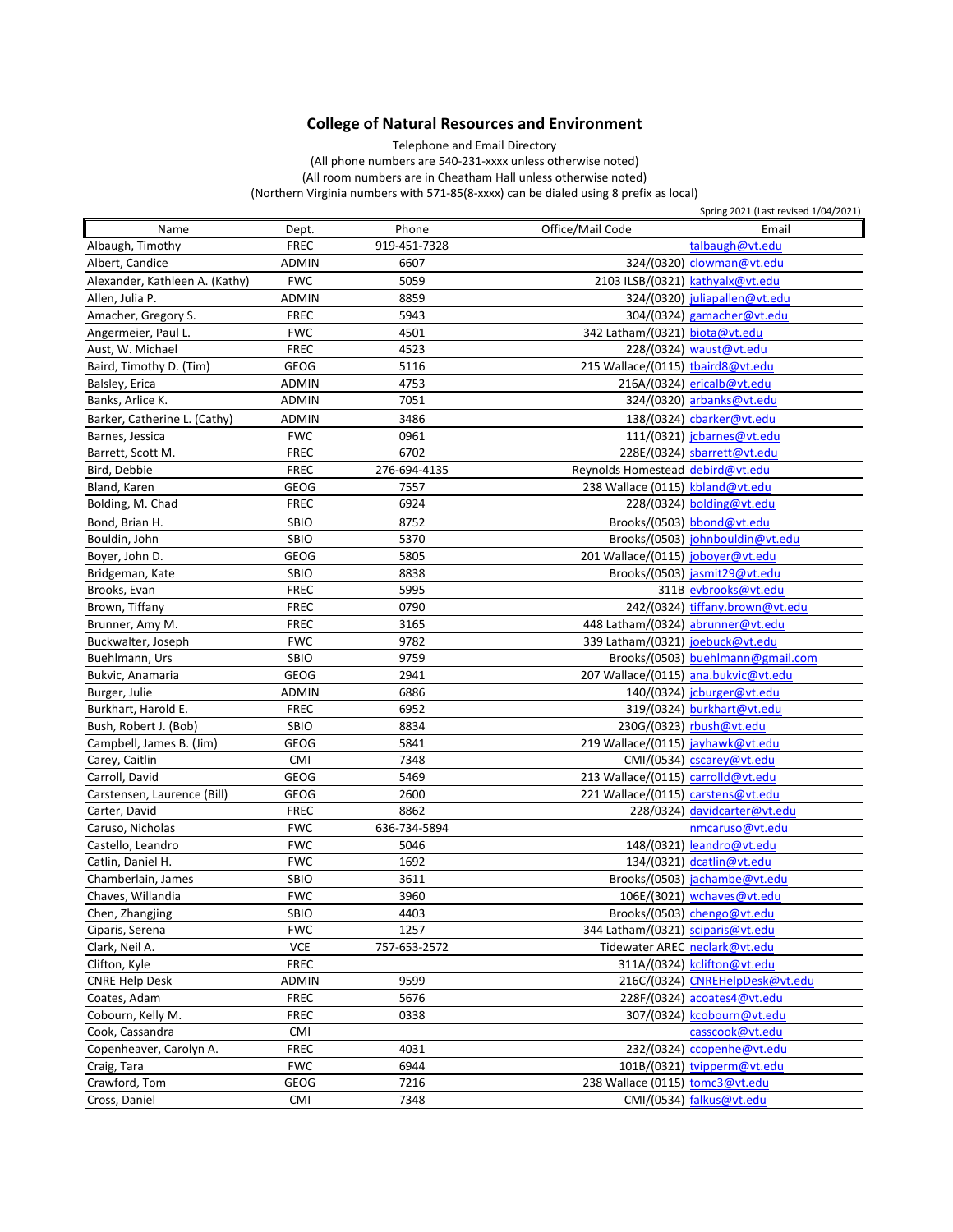| Name                       | Dept.           | Phone                    | Office/Mail Code                                   | Email                                              |
|----------------------------|-----------------|--------------------------|----------------------------------------------------|----------------------------------------------------|
| Cumbia, Melissa            | <b>ADMIN</b>    | 0650                     |                                                    | 142/(0324) mcumbia@vt.edu                          |
| Dayer, Ashley              | <b>FWC</b>      | 8847                     |                                                    | 108/(0321) dayer@vt.edu                            |
| De La Cruz, Jesse          | <b>CMI</b>      | 7348                     |                                                    | CMI/(0534) delacruz@vt.edu                         |
| Diggins, Cordie            | <b>FWC</b>      |                          |                                                    | cordie1@vt.edu                                     |
| Dolloff, C. Andrew         | <b>FWC</b>      | 4864                     | 1710 Research Center Drive/(0321) adoll@vt.edu     |                                                    |
| Dondershine, Diane         | <b>CLIGS</b>    | 571-858-3339             |                                                    | Arlington dmdondershine@vt.edu                     |
| Downing, Adam K.           | <b>VCE</b>      | 540-948-6881             | Madison County VCE adowning@vt.edu                 |                                                    |
| Earnest, Matt              | <b>CONT EDU</b> | 6120                     | 702 Univ Cty Blvd/(0272) maearnest@vt.edu          |                                                    |
| Edgar, Kevin J.            | SBIO            | 0674                     |                                                    | 230A/(0323) kjedgar@vt.edu                         |
| Ellis, Andrew W. (Drew)    | GEOG            | 8049                     | 227 Wallace/(0115) awellis@vt.edu                  |                                                    |
| Emrick, Verl               | <b>CMI</b>      | 8851                     |                                                    | CMI/(0534) vemrick@vt.edu                          |
| Escobar, Luis              | <b>FWC</b>      | 232-8454                 | 444 Latham/(0321) escobar1@vt.edu                  |                                                    |
| Ewers, Cody                | <b>FWC</b>      | 419-553-9716             | Eglin Air Force Base, Florida/(0321) ewers@vt.edu  |                                                    |
| Faller, Chelsey            | <b>CMI</b>      |                          |                                                    | VDGIF - Verona, VA chelsey.faller@dwr.virginia.gov |
|                            | CMI             | 9519                     |                                                    |                                                    |
| Fearer, Todd               |                 | 3067                     |                                                    | CMI/(0534) tfearer@abcbirds.org                    |
| Feerrar, Julia             | Library         |                          | 317 Newman Library/(0434) feerrar@vt.edu           |                                                    |
| Ferretti, Francesco        | <b>FWC</b>      | 2893                     |                                                    | 106/0321) ferretti@vt.edu                          |
| Fields, Matt               | <b>CMI</b>      | 7348                     |                                                    | CMI/(0534) mafield3@vt.edu                         |
| Fisher, Jason              | <b>VCE</b>      | 434-476-2147, ext. x3389 | Halifax County VCE jasonf@vt.edu                   |                                                    |
| Fitzgerald, Linda          | ADMIN           | 5482                     |                                                    | 138/(0324) Irfitz@vt.edu                           |
| Ford, W. Mark              | <b>FWC</b>      | 5927                     |                                                    | 106B/(0321) wmford@vt.edu                          |
| Franco, Carol              | FREC            | 2967                     |                                                    | 311A/(0324) carol@vt.edu                           |
| Fraser, Donald             | <b>FWC</b>      | 540-449-9325             |                                                    | (0321) drfraser@vt.edu                             |
| Fraser, James D. (Jim)     | <b>FWC</b>      | 6064                     |                                                    | 106C/(0321) fraser@vt.edu                          |
| Frazier, Charles E. (Chip) | SBIO            | 8318                     |                                                    | 230H/(0323) cfrazier@vt.edu                        |
| Freeborn, John R.          | ADMIN           | 1138                     |                                                    | 321/(0320) freeborn@vt.edu                         |
| Frimpong, Emmanuel A.      | <b>FWC</b>      | 6880                     |                                                    | 156/(0321) frimp@vt.edu                            |
| Fuller, Les G.             | ADMIN           | 7416                     |                                                    | 216B/(0324) fuller@vt.edu                          |
| Gagnon, Jennifer L.        | <b>FREC</b>     | 6391                     |                                                    | $238/(0324)$ jgagnon@vt.edu                        |
| Galligan, Thomas           | <b>FWC</b>      |                          | 437 Latham/(0321) thomg09@vt.edu                   |                                                    |
| Gannon, J.P.               | <b>FREC</b>     | 7264                     |                                                    | 307A/(0324) jpgannon@vt.edu                        |
| Garnand, Debbie            | SBIO            | 8853                     |                                                    | 230/(0323) garnandd@vt.edu                         |
| Gibson, Dan                | <b>FWC</b>      |                          |                                                    | 134/(0321) gibsond@vt.edu                          |
| Goodman, Steve             | <b>FWC</b>      | 850-978-0110             | Eglin Air Force Base, Florida/(0321) sjgood@vt.edu |                                                    |
| Goyne, Keith               | ADMIN           | 7463                     |                                                    | 324/(0320) goynek@vt.edu                           |
| Green, Corey               | <b>FREC</b>     | 7263                     |                                                    | 304A(0324) pcgreen7@vt.edu                         |
| Groffen, Jordy             | <b>FWC</b>      | 540-831-0835             | 437 Latham/(0321) jgroffen@vt.edu                  |                                                    |
| Haas, Carola A.            | <b>FWC</b>      | 9269                     |                                                    | $112/(0321)$ cahaas@vt.edu                         |
| Hallerman, Eric M.         | <b>FWC</b>      | 3257                     | 106/1021 ILSB/(0321) ehallerm@vt.edu               |                                                    |
| Hamed, Kevin               | <b>FWC</b>      | 1887                     |                                                    | 154/(0321) khamed@vt.edu                           |
| Hammett, A. L. (Tom)       | SBIO            | 2716                     |                                                    | Brooks/(0503) himal@vt.edu                         |
| Hart, Stephanie            | ADMIN           | 3484                     |                                                    | 138/(0324) stephaniehart@vt.edu                    |
| Hayes, Lynn                | <b>FWC</b>      | 1975                     |                                                    | 101D/(0321) lyhayes@vt.edu                         |
| Henley, William (Bill)     | <b>FWC</b>      | 7241                     | Mollusk Center/(0321) whenley@vt.edu               |                                                    |
| Henson, Reilly             | <b>FREC</b>     |                          |                                                    | 304/(0324) vrhenson@vt.edu                         |
| Herndon, Brandon           | <b>CGIT</b>     | 8490                     | 2060 Torgersen/(0702) bherndon@vt.edu              |                                                    |
| Hindman, Daniel P. (Dan)   | SBIO            | 9442                     |                                                    | Brooks/(0503) dhindman@vt.edu                      |
| Hixon, Matt                | SBIO            | 7453                     |                                                    | Brooks/(0503) matth1@vt.edu                        |
| Hollandsworth, Kathie      | <b>FREC</b>     | 7672                     |                                                    | 228/(0324) kholland@vt.edu                         |
| Holliday, Jason A.         | <b>FREC</b>     | 7267                     | 451 Latham/(0324) jah1@vt.edu                      |                                                    |
| Hopkins, William A. (Bill) | <b>FWC</b>      | 7292                     | 442 Latham/(0321) hopkinsw@vt.edu                  |                                                    |
| Horvath, Laszlo            | SBIO            | 7673                     |                                                    | Brooks/(0503) laszlo horvath@vt.edu                |
| Huang, Ching               | SBIO            | 7100                     |                                                    | 230D/(0323) chinghuang@vt.edu                      |
| Hubbard, Amy               | <b>CLIGS</b>    |                          |                                                    | Arlington ahubb09@vt.edu                           |
| Hull, R. Bruce             | <b>FREC</b>     | 7272                     |                                                    | 310/(0324) hullrb@vt.edu                           |
| Hunt, Kelsi                | <b>FWC</b>      |                          |                                                    | 134/(0321) hunt0382@vt.edu                         |
| Hurley, Elizabeth C.       | <b>CLIGS</b>    |                          |                                                    | Arlington eliza17@vt.edu                           |
| Jesmer, Brett              | <b>FWC</b>      | TBD                      |                                                    | 444 Latham/(0321) brettjesmer@vt.edu               |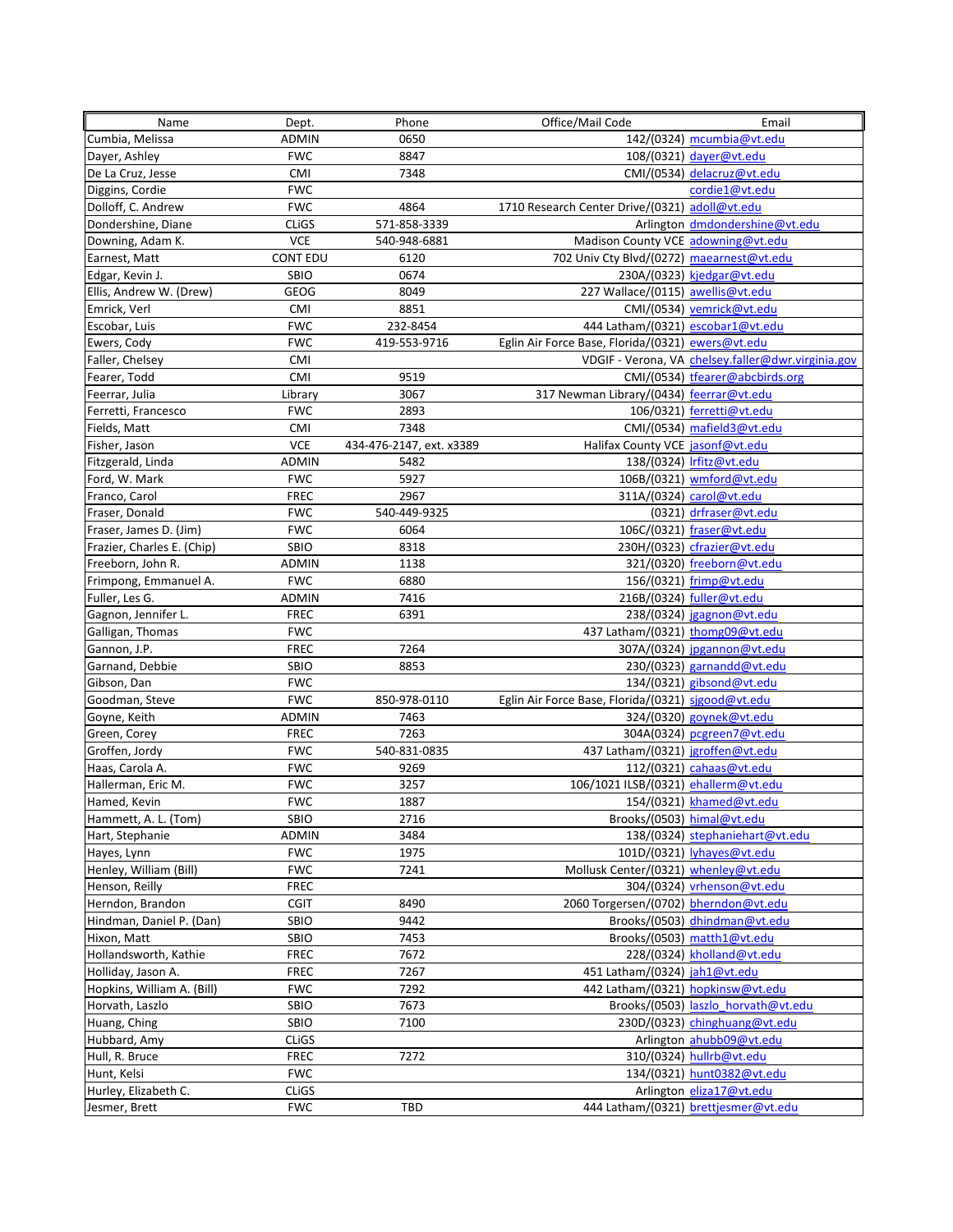| Name                      | Dept.        | Phone        | Office/Mail Code                                     | Email                            |
|---------------------------|--------------|--------------|------------------------------------------------------|----------------------------------|
| Jiao, Yan                 | <b>FWC</b>   | 5749         |                                                      | 110/(0321) yjjao@vt.edu          |
| Jones, Elizabeth (Beth)   | <b>FWC</b>   | 3983         |                                                      | 101/0321 ejones06@vt.edu         |
| Jones, Blair              | <b>CMI</b>   | 5288         |                                                      | CMI/(0534) abjones@vt.edu        |
| Jones, David              | SBIO         | 7342         |                                                      | Brooks/(0503) dajones@vt.edu     |
| Jones, Jess               | <b>FWC</b>   | 2266/8865    | 106A/Aquaculture Ctr/(0321) jess jones@fws.gov       |                                  |
| Jones, Kelly              | <b>FWC</b>   | 850-978-0863 | Eglin Air Force Base, Florida/(0321) kcjones7@vt.edu |                                  |
| Jung, Wonjung             | SBIO         |              |                                                      | Brooks/(0503) wonjung@vt.edu     |
| Juran, Luke               | GEOG         | 0265         | 205 Wallace/(0115) ljuran@vt.edu                     |                                  |
| Kalen, Nicholas           | <b>CMI</b>   | 804-397-0997 |                                                      | CMI/(0534) nkalen@vt.edu         |
| Kamran, Maryam            | ADMIN        | 6946         |                                                      | 234A/0320) maryamk@vt.edu        |
| Karpanty, Sarah M.        | <b>FWC</b>   | 4586         |                                                      | 150/(0321) karpanty@vt.edu       |
| Kauffman, Joby            | <b>CMI</b>   | 5951         |                                                      | CMI/(0534) jkauffma@vt.edu       |
| Keffert, Terri            | <b>FREC</b>  | 434-872-4587 | Charlottesville VCE tkeffert@vt.edu                  |                                  |
| Keith, Dana               | <b>FWC</b>   | 5573         |                                                      | 100/(0321) dkeith@vt.edu         |
| Keller, Becky             | <b>CMI</b>   | 7348         |                                                      | CMI/(0534) kellerr@vt.edu        |
|                           | <b>FWC</b>   | 1734         |                                                      |                                  |
| Kelly, Marcella J.        |              |              |                                                      | 146/(0321) makelly2@vt.edu       |
| Kennedy, Lisa M.          | GEOG         | 1422         | 232A Wallace/(0115) likenne1@vt.edu                  |                                  |
| Kim, Young-Teck           | SBIO         | 1156         |                                                      | 230C/(0323) ytkim@vt.edu         |
| Kindsvater, Holly         | <b>FWC</b>   | 1169         |                                                      | 114/(0321) hkindsvater@vt.edu    |
| Kline, D. Earl            | SBIO         | 8841         | Brooks/(0503) kline@vt.edu                           |                                  |
| Klopfer, Scott            | <b>CMI</b>   | 8825         |                                                      | CMI/(0534) sklopfer@vt.edu       |
| Kolivras, Korine N.       | GEOG         | 5514         | 223 Wallace/(0115) korine@vt.edu                     |                                  |
| Kruger, Steven            | <b>FREC</b>  |              |                                                      | skruger@vt.edu                   |
| Kuhar, Stacey             | <b>FREC</b>  | 7681         |                                                      | 319/(0324) skuhar@vt.edu         |
| Kyle, Jay                 | <b>CPD</b>   | 6241         | Smith Career Center/(0128) jkyle@vt.edu              |                                  |
| Lewis, Steven             | <b>ADMIN</b> | 4892         |                                                      | 216D/(0324) slewis30@vt.edu      |
| Lindsey, Kieran           | <b>CLIGS</b> | 314-605-8820 |                                                      | Arlington klindsey@vt.edu        |
| Linzey, Donald            | <b>FWC</b>   | 2290         | 344 Latham/(0321) dlinzey@vt.edu                     |                                  |
| Loferski, Joseph R.       | SBIO         | 4405         |                                                      | Brooks/(0503) jlofersk@vt.edu    |
| Marion, Jeffrey L.        | <b>FREC</b>  | 6603         |                                                      | 304/(0324) jmarion@vt.edu        |
| Martchouk, Katerina       | <b>CLIGS</b> |              |                                                      | Arlington ekaterinam@vt.edu      |
| McGee, John A.            | <b>FREC</b>  | 2428         |                                                      | 307/(0324) jmcg@vt.edu           |
| McGuire, Dana             | ADMIN        | 8032         |                                                      | 144/(0324) dana.mcguire@vt.edu   |
| McGuire, Kevin J.         | <b>VWRRC</b> | 6017         |                                                      | 210B/(0444) kevin.mcguire@vt.edu |
| McLaughlin, Daniel        | <b>VWRRC</b> | 6616         |                                                      | 210C/(0324) mclaugd@vt.edu       |
| Meier, Carolyn            | Library      | 9861         | Newman Library/(0434) cmeier@vt.edu                  |                                  |
| Merritt, Eileen           | <b>FREC</b>  | 434-806-9664 |                                                      | egmerritt@vt.edu                 |
| Meyers, Ronald            | <b>FWC</b>   | 540-570-9535 |                                                      | 106/(0321) rbmeyers@vt.edu       |
| Mitchem, David            | <b>FREC</b>  | 8857         | 351 Latham/(0324) dmitchem@vt.edu                    |                                  |
| Molina, Eduardo           | SBIO         | 8215         |                                                      | Brooks/(0503) edu88@vt.edu       |
| Moore, John               | <b>CMI</b>   |              |                                                      | CMI/(0534) jsmoore@vt.edu        |
| Mortimer, Michael J.      | <b>CLIGS</b> | 571-858-3380 |                                                      | Arlington mmortime@vt.edu        |
| Munsell, John F.          | <b>FREC</b>  | 1611         |                                                      | 304/(0324) jfmunsel@vt.edu       |
| Newman, Joe               | <b>CGIT</b>  | 8490         | 2060 Torgersen/(0702) imano7@vt.edu                  |                                  |
| Olimpi, Elissa            | <b>FWC</b>   |              |                                                      | eolimpi@vt.edu                   |
| Oliver, Robert            | GEOG         | 5523         | 203 Wallace/(0115) oliverr@vt.edu                    |                                  |
| Orndorff, David           | <b>CMI</b>   | 540-641-1853 |                                                      | CMI/(0534) dorndorf@vt.edu       |
| Orth, Donald J.           | <b>FWC</b>   | 5919         |                                                      | 106D/(0321) dorth@vt.edu         |
| Ou, Chouly                | <b>FWC</b>   |              |                                                      | 106/(0321) chouly.ou@vt.edu      |
| Parkhurst, James A. (Jim) | <b>FWC</b>   | 9283         | 350 Latham/(0321) jparkhur@vt.edu                    |                                  |
| Peele, Ashley             | CMI          | 9182         |                                                      | CMI/(0534) ashpeele@vt.edu       |
| Peer, Kyle R.             | <b>FREC</b>  | 276-694-4135 | Reynolds Homestead/(0324) krpeer@vt.edu              |                                  |
| Peterson, John            | <b>FREC</b>  | 8942         |                                                      | 244/(0324) jopeters@vt.edu       |
| Pfeil, Will A.            | ADMIN        | 6639         |                                                      | 321/(0320) wpfeil@vt.edu         |
| Pingel, Thomas            | GEOG         | 0437         | 225 Wallace/(0115) tpingel@vt.edu                    |                                  |
| Pritchard, Katie          | GEOG         | 5805         | 201 Wallace/(0115) kpritcha@vt.edu                   |                                  |
| Prysby, Michelle          | <b>FREC</b>  | 434-872-4571 | Charlottesville VCE mprysby@vt.edu                   |                                  |
| Quesada, Henry            | SBIO         | 0978         |                                                      | Brooks/(0503) quesada@vt.edu     |
|                           |              |              |                                                      |                                  |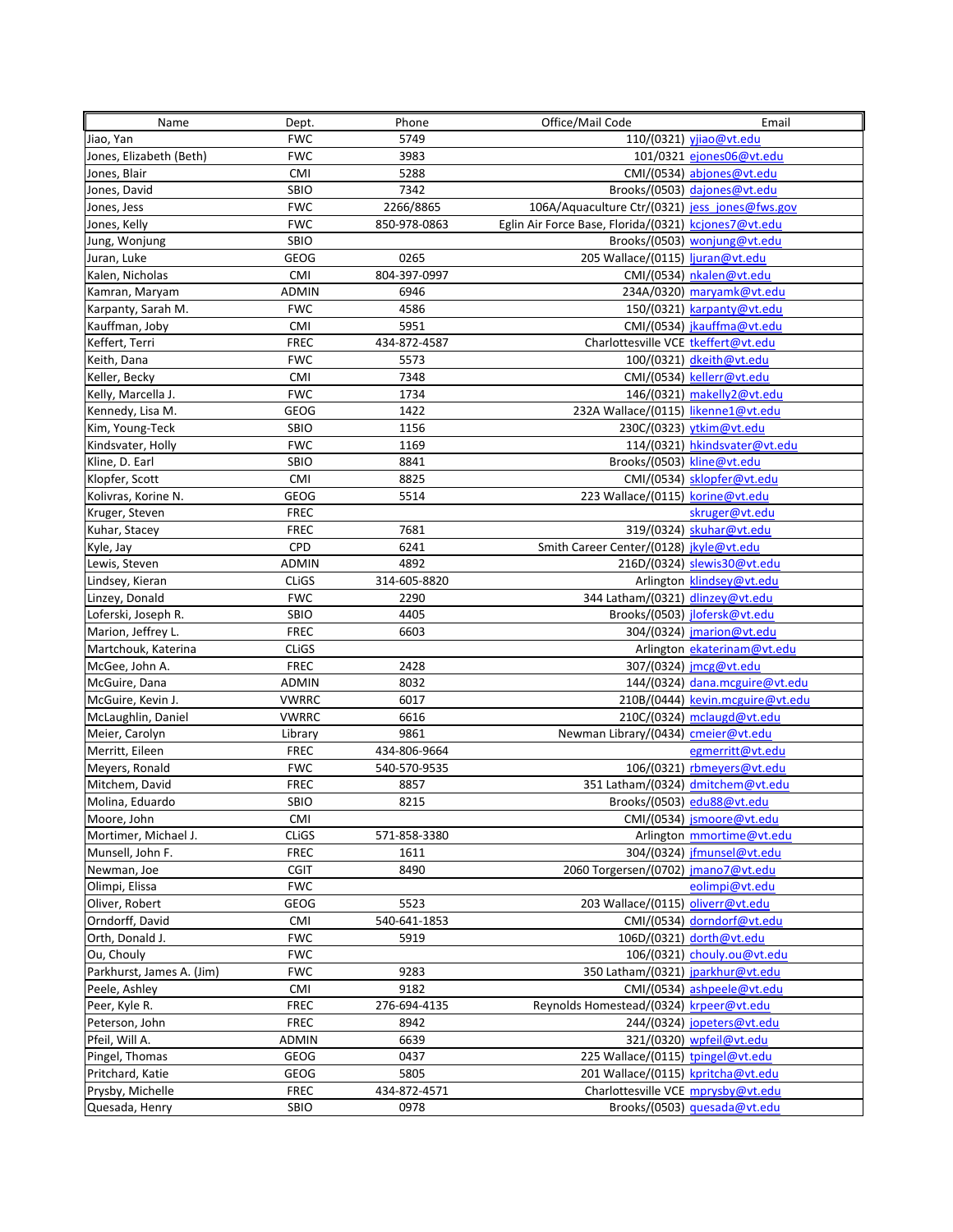| Name                              | Dept.                      | Phone                     | Office/Mail Code                                     | Email                                                    |
|-----------------------------------|----------------------------|---------------------------|------------------------------------------------------|----------------------------------------------------------|
| Radtke, Philip J.                 | <b>FREC</b>                | 8863                      |                                                      | 319/(0324) pradtke@vt.edu                                |
| Rajala, Kiandra                   | <b>FREC</b>                |                           |                                                      | 311A(0324) krajala@vt.edu                                |
| Ramseyer, Craig                   | GEOG                       | 3206                      | 204 Wallace/(0115) ramseyer@vt.edu                   |                                                          |
| Resler, Lynn M.                   | GEOG                       | 5790                      | 200 Wallace/(0115) resler@vt.edu                     |                                                          |
| Riegel, Angie                     | SBIO                       | 7107                      |                                                      | Brooks/(0503) ariegel@vt.edu                             |
| Rijal, Santosh                    | <b>GEOG</b>                | 7557                      | 202 Wallace/(0115) rsantosh@vt.edu                   |                                                          |
| Rincon, Brandon                   | <b>FWC</b>                 | 850-978-0319              | Eglin Air Force Base, Florida/(0321) brandon6@vt.edu |                                                          |
| Ritter, Shannon                   | <b>FWC</b>                 | 4433; 540-818-0560 - cell |                                                      | 101/(0321) sjritter@vt.edu                               |
| Roberts, Tal                      | <b>FREC</b>                | 6083                      | Harvesting Lab/(0324) talr@vt.edu                    |                                                          |
| Robertson, David P.               | <b>CLIGS</b>               | 434-258-2236              |                                                      | Arlington davidrobertson@vt.edu                          |
| Roman, Maren                      | <b>SBIO</b>                | 1421                      |                                                      | 230E/(0323) maren.roman@vt.edu                           |
| Rosenberger, Andy                 | <b>CMI</b>                 | 381-4221, ext. 128        |                                                      | CMI/(0534) anrosenb@vt.edu                               |
| Ruben, Selena                     | <b>ADMIN</b>               | 5378                      |                                                      | 324/(0320) rselena@vt.edu                                |
| Russell, Jennifer                 | <b>SBIO</b>                | 9516                      |                                                      | Brooks/(0503) jdrussell@vt.edu                           |
| Sanderson, Claire                 | <b>FWC</b>                 |                           | 2103 ILSB/(0321) clairees@vt.edu                     |                                                          |
| Sawyers, Clay                     | <b>FREC</b>                | 276-694-4135              | Reynolds Homestead/(0324) sawyersc@vt.edu            |                                                          |
| Scales, Stewart                   | <b>GEOG</b>                | 0457                      | 211 Wallace/(0115) scaless@vt.edu                    |                                                          |
|                                   |                            | 0711                      |                                                      |                                                          |
| Schoenholtz, Stephen H.           | <b>VWRRC</b>               | 4855                      |                                                      | 210G/(0444) stephen.schoenholtz@vt.edu                   |
| Schons, Stella<br>Seiler, John R. | <b>FREC</b><br><b>FREC</b> | 5461                      |                                                      | 228C/(0324) szschons@vt.edu<br>230/(0324) jseiler@vt.edu |
|                                   | <b>CGIT</b>                | 8935                      | 2060 Torgersen/(0702) sforza@vt.edu                  |                                                          |
| Sforza, Peter                     |                            |                           |                                                      |                                                          |
| Shao, Yang                        | GEOG                       | 1867                      | 217 Wallace/(0115) yshao@vt.edu                      |                                                          |
| Sharp, Liz                        | <b>VWRRC</b>               | 5463                      |                                                      | 201F/(0444) lizsharp@vt.edu                              |
| Sheng, Xiaoyan                    | <b>FREC</b>                | 1162                      | 450 Latham/(0324) xsheng@vt.edu                      |                                                          |
| Sherman, Tracey                   | <b>FREC</b>                | 7671                      |                                                      | 310/(0324) tracey@vt.edu                                 |
| Silva, Jeronimo                   | CMI                        | 865-671-3830, ext. 115    | Knoxville, Tennessee jgsilva@vt.edu                  |                                                          |
| Smith, Robert L. (Bob)            | SBIO                       | 7679                      |                                                      | Brooks/(0503) rsmith4@vt.edu                             |
| Snape, Karen                      | <b>FREC</b>                | 6494                      |                                                      | 304B/(0324) ksnape@vt.edu                                |
| Snodgrass, Joel                   | <b>FWC</b>                 | 2215                      |                                                      | 100/(0321) joels@vt.edu                                  |
| Solberg, Inga                     | <b>VWRRC</b>               | 8031                      |                                                      | 210E/(0444) ingasol@vt.edu                               |
| Soni, Bhawna                      | SBIO                       | 0095                      |                                                      | 246/(0323) bs1499@vt.edu                                 |
| Sorice, Michael G.                | <b>FREC</b>                | 8303                      |                                                      | 310A/(0324) msorice@vt.edu                               |
| St. Germain, Mike                 | CMI                        | 9176                      |                                                      | CMI/(0534) mstgerma@vt.edu                               |
| Stansfield, Heidi                 | ADMIN                      | 5525                      |                                                      | 321/(0320) stansfield@vt.edu                             |
| Stauffer, Dean F.                 | <b>FWC</b>                 | 7349                      |                                                      | 152/(0321) dstauffe@vt.edu                               |
| Stern, Marc J.                    | <b>FREC</b>                | 7418                      |                                                      | 304/(0324) mjstern@vt.edu                                |
| Stiles, Ken                       | GEOG                       | 1642                      | 239 Wallace/(0115) kls@vt.edu                        |                                                          |
| Strahm, Brian D.                  | <b>FREC</b>                | 8627                      |                                                      | 310C/(0324) brian.strahm@vt.edu                          |
| Sullivan, Jay                     | <b>FREC</b>                | 4356                      |                                                      | 313/(0324) jsulliv@vt.edu                                |
| Sumnall, Matthew                  | FREC                       | 7680                      |                                                      | 228H/(0324) msumnall@vt.edu                              |
| Sweeten, Sarah                    | <b>FWC</b>                 |                           |                                                      | 106/(0321) sweeten@vt.edu                                |
| Tai, Amanda                       | <b>CLIGS</b>               | 571-858-3338              |                                                      | Arlington amandatai@vt.edu                               |
| Talley, Emily K.                  | <b>CLIGS</b>               | 571-858-3338              |                                                      | Arlington emtalley@vt.edu                                |
| Thomas, R. Quinn                  | <b>FREC</b>                | 7608                      |                                                      | 310B/(0324) rathomas@vt.edu                              |
| Thomas, Valerie A.                | FREC                       | 0958                      |                                                      | 307A/(0324) thomasv@vt.edu                               |
| Thompson, Helen                   | ADMIN                      | 8826                      |                                                      | 321/(0320) helenbt@vt.edu                                |
| Timney, Krista                    | ADMIN                      | 6157                      |                                                      | 321/(0320) ktimney@vt.edu                                |
| Trozzo, Katie E.                  | FREC                       | 3592                      |                                                      | 242/(0324) ketrozzo@vt.edu                               |
| Vandeventer Floyd, Alissa         | <b>CONT EDU</b>            | 2014                      | 702 Univ City Blvd/(0364) avandeve@vt.edu            |                                                          |
| Varboncoeur, Lauren               | ADMIN                      | 5297                      |                                                      | 138/(0324) lvarboncoeur@vt.edu                           |
| Waid, Terri                       | <b>FWC</b>                 | 4934                      |                                                      | 101C/(0321) twaid@vt.edu                                 |
| Walker, David M.                  | <b>FREC</b>                |                           |                                                      | 319E/(0324) walkedm@vt.edu                               |
| Walker, Jane                      | <b>VWRRC</b>               | 4159                      |                                                      | 210D/(0444) janewalk@vt.edu                              |
| Walker, Katie                     | <b>FWC</b>                 |                           |                                                      | 134/(0321) kmwalker@vt.edu                               |
| Wang, Haitao                      | <b>CGIT</b>                | 8490                      | 2060 Torgersen/(0702) wanght@vt.edu                  |                                                          |
| Weber, Jennifer                   | <b>CMI</b>                 |                           |                                                      | CMI/(0534) jennweber@vt.edu                              |
| Weber, Lon A.                     | ADMIN                      | 3277                      |                                                      | 216C1/(0324) laweber@vt.edu                              |
| Weithman, Chelsea                 | <b>FWC</b>                 |                           |                                                      | 134/(0321) cweithm@vt.edu                                |
|                                   |                            |                           |                                                      |                                                          |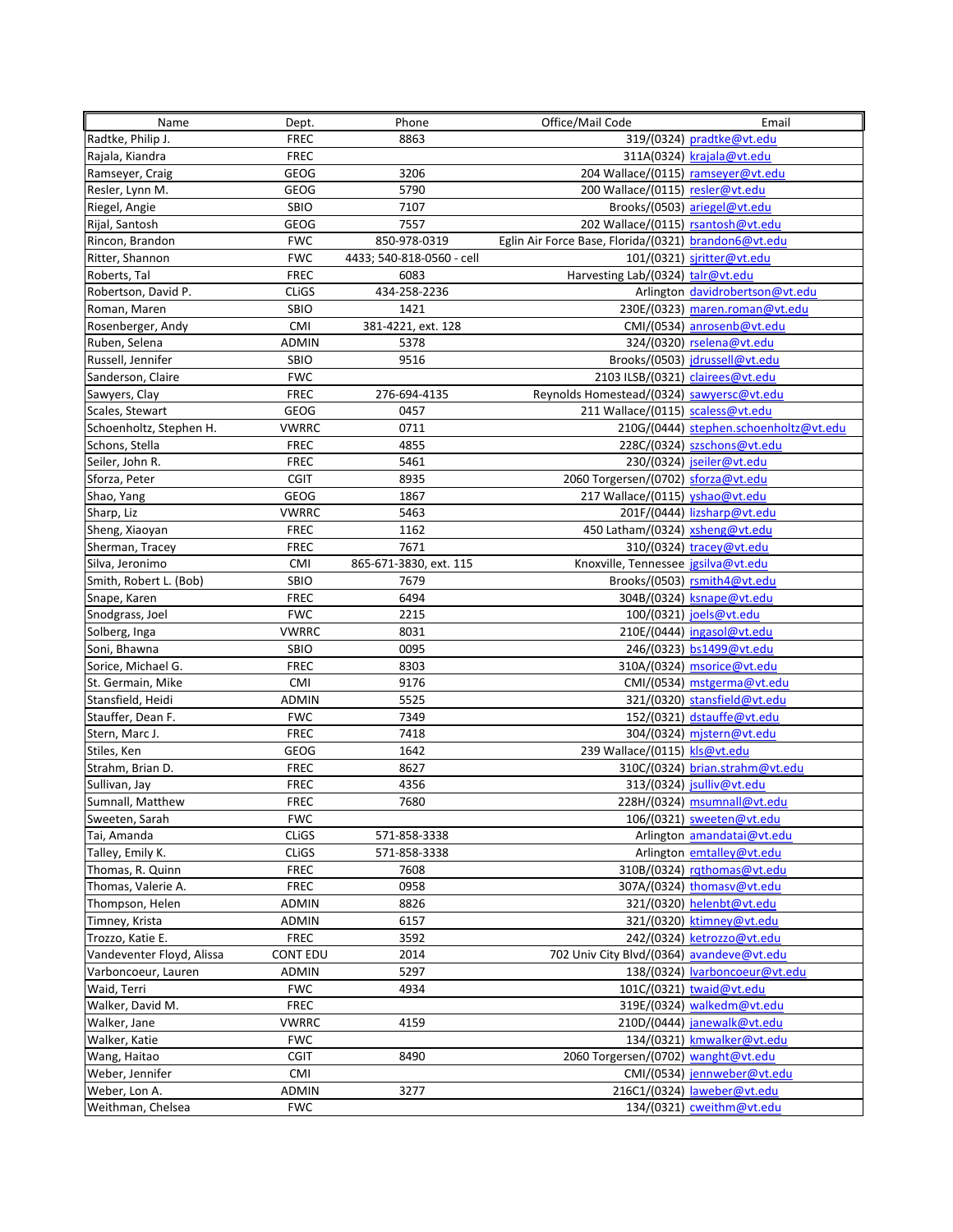| Name                    | Dept.        | Phone        | Office/Mail Code<br>Email          |
|-------------------------|--------------|--------------|------------------------------------|
| Williams, John Gray     | <b>ADMIN</b> | 4909         | 138D/(0324) jxwillia@vt.edu        |
| Williams, Mary          | <b>FREC</b>  | 5483         | 313/(0324) masmith5@vt.edu         |
| Wingate, Jeff           | <b>FWC</b>   |              | Center Woods/(0321) wjeff@vt.edu   |
| Winistorfer, Paul M.    | <b>ADMIN</b> | 5481         | 324/(0320) pstorfer@vt.edu         |
| Winn, Matt              | <b>SBIO</b>  | 8815         | Brooks/(0503) mattwinn@vt.edu      |
| Wiseman, P. Eric        | <b>FREC</b>  | 5148         | 228/(0324) pwiseman@vt.edu         |
| Worrell, William (Bill) | <b>VCE</b>   | 276-889-8056 | Russell County VCE bworrell@vt.edu |
| Wynne, Randolph (Randy) | <b>FREC</b>  | 7811         | 319/(0324) wynne@vt.edu            |
| Zick, Stephanie         | <b>GEOG</b>  | 3434         | 209 Wallace/(0115) sezick@vt.edu   |
| Zink-Sharp, Audrey      | <b>SBIO</b>  | 8820         | 230F/(0323) agzink@vt.edu          |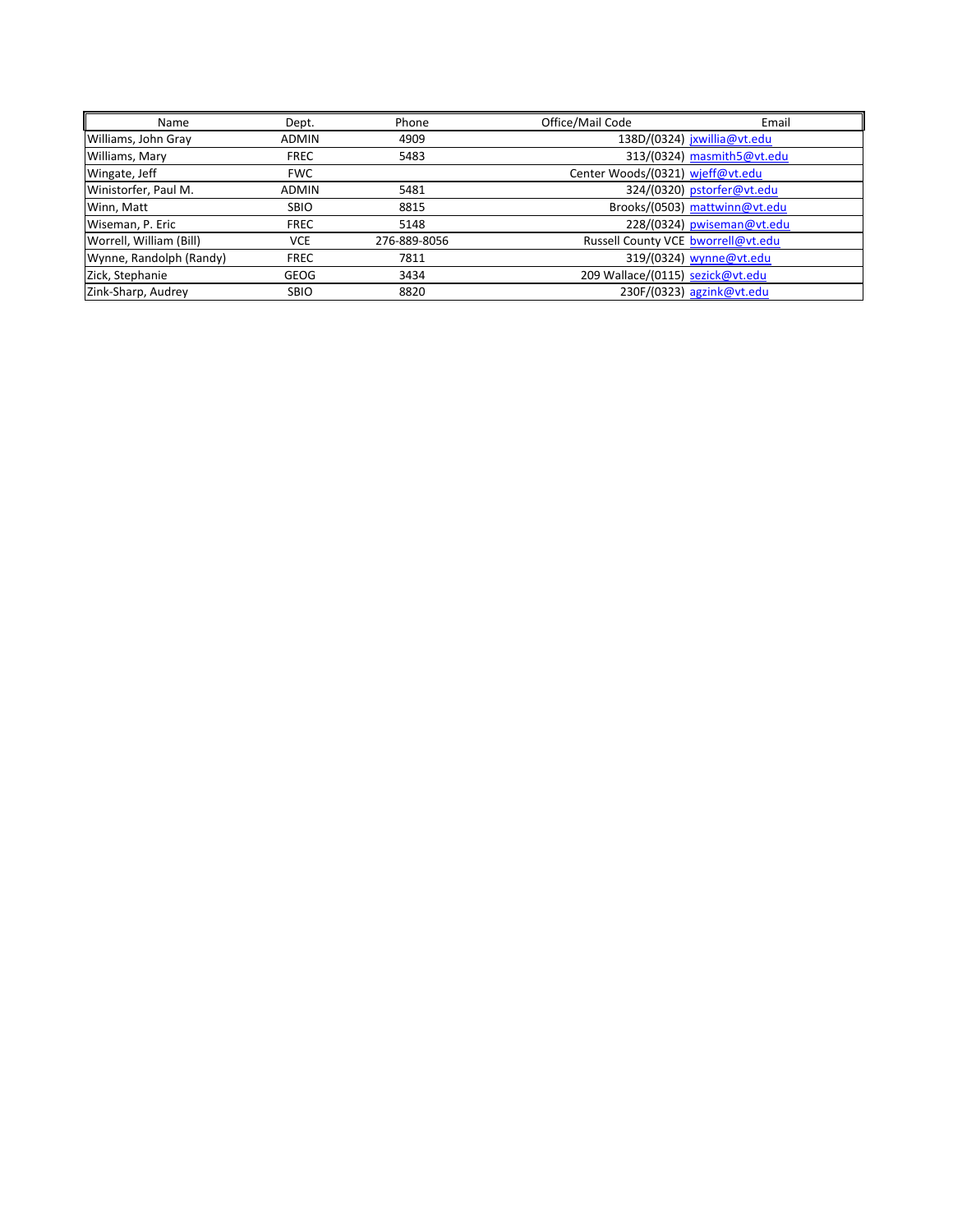| <b>Off-Campus Site Information</b>                    |          |                                                 |                                                        |  |  |
|-------------------------------------------------------|----------|-------------------------------------------------|--------------------------------------------------------|--|--|
| Reynolds Homestead Research Center:                   |          |                                                 | Center for Leadership in Global Sustainability (CLiGS) |  |  |
| Mailing address: P.O. Box 70, Critz, VA 24082-0070    |          | Mailing/Physical address: 900 N. Glebe Road     |                                                        |  |  |
|                                                       |          | 900 N. Glebe Road                               |                                                        |  |  |
| Physical address: 407 Homestead Lane, Critz, VA 24082 |          | Arlington, VA 22203                             |                                                        |  |  |
| Main Phone: 276-694-4135                              |          | Main Phone: 541-858-3338                        |                                                        |  |  |
|                                                       |          |                                                 |                                                        |  |  |
|                                                       |          | Labs/Off-Campus Phone Extensions                |                                                        |  |  |
| Aquaculture Center                                    | 8865     | <b>Equipment Room</b>                           | 7675                                                   |  |  |
| <b>Bear Pens</b>                                      | 7710     | FREC Ecophysiology Lab-443 Latham               | 8073                                                   |  |  |
| <b>CNREHelpDesk</b>                                   | 9599     | FREC Molecular Biology Lab-438 Latham           | 8705                                                   |  |  |
| Conference Room-136B                                  | 6319     | Harvesting Lab                                  | 6083                                                   |  |  |
| Conference Room-147                                   | 2328     | <b>Mollusk Center</b>                           | 7241                                                   |  |  |
| Conference Room-315                                   | 3173     | Urban Forestry Lab-135                          | 5157                                                   |  |  |
|                                                       |          |                                                 |                                                        |  |  |
|                                                       |          | <b>Fax Numbers/Mail Codes</b>                   |                                                        |  |  |
| Brooks Center (0503)                                  | 231-8868 | FWC Department-Room 100 (0321)                  | 231-7580                                               |  |  |
| CMI (0534)                                            | 231-7019 | Geography Department-Wallace Hall (0115)        | No Fax Machine                                         |  |  |
| Advising Center-Room 138                              | 231-3485 | Reynolds Homestead-Critz VA                     | 276-694-2971                                           |  |  |
| Dean's Suite-Room 324 (0320)                          | 231-7664 | Sustainable Biomaterials-Room 230 (0323)        | 231-8176                                               |  |  |
| FREC Department-Room 310 (0324)                       | 231-3698 | Water Resources Research Center-Room 210 (0444) | 231-6673                                               |  |  |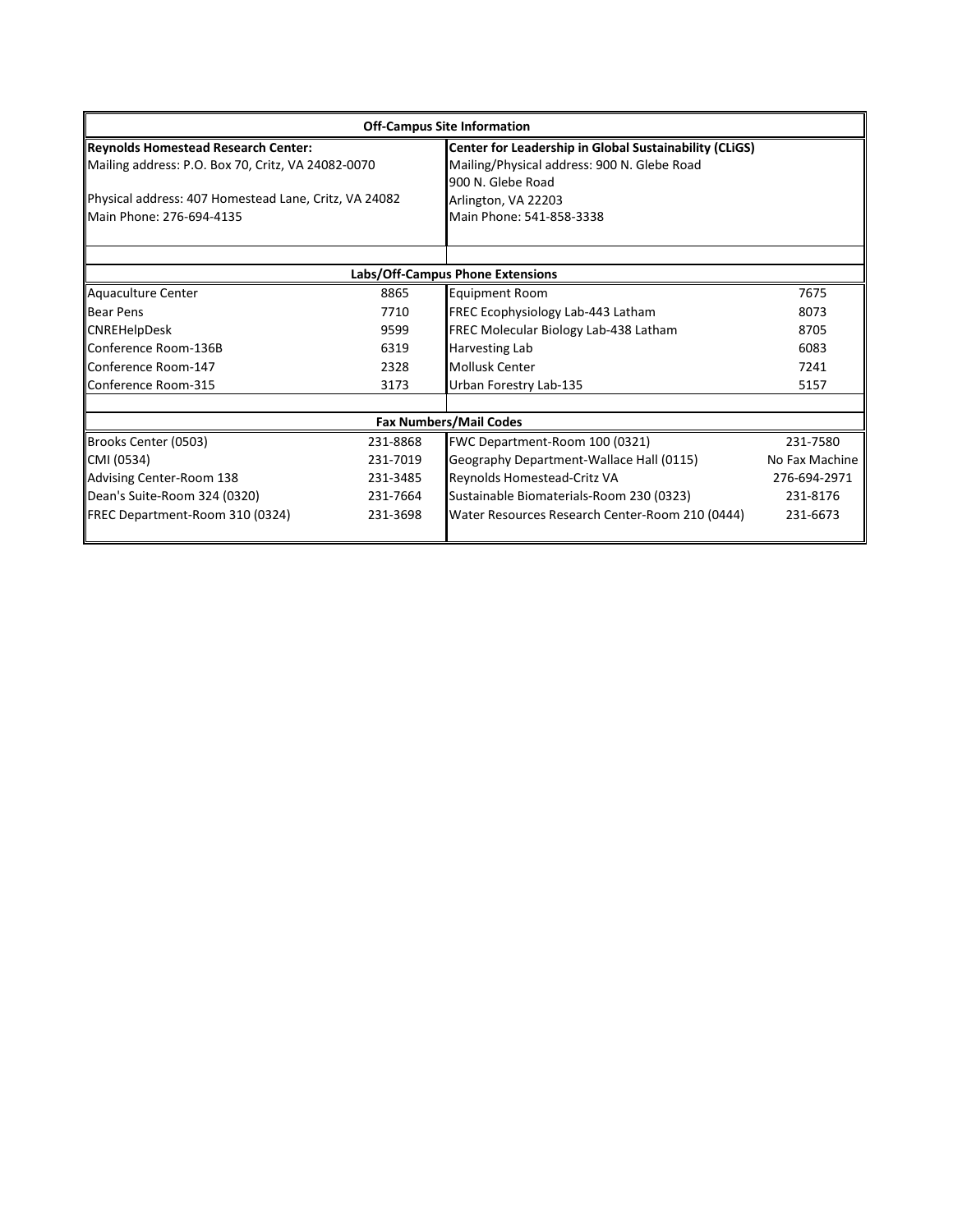| <b>Retired Faculty/Staff</b> |              |                                                 |                                                 |                          |  |  |
|------------------------------|--------------|-------------------------------------------------|-------------------------------------------------|--------------------------|--|--|
| Name                         | Dept.        | Phone                                           | Address                                         | Email                    |  |  |
| Adams, Robert E.             | <b>FREC</b>  | May-Nov: 315-848-3577<br>June-Oct: 936-273-5651 | 194 Lilac Ridge Ct.<br>Conroe, TX 77384         | robadams@localnet.com    |  |  |
| Amateis, Ralph L.            | <b>FREC</b>  | 961-2407                                        | 2303 Spring Hollow Lane<br>Blacksburg, VA 24060 | ralph@vt.edu             |  |  |
| Araman, Philip A.            | SBIO         | 552-6518                                        | 2136 Cedar Walk<br>Blacksburg, VA 24060         | paraman@vt.edu           |  |  |
| Archer, Susan L.             | <b>FWC</b>   | 921-7815                                        | 75 Senior Road<br>Woodlawn, VA 24831            |                          |  |  |
| Boothe, Linda                | <b>FWC</b>   | 230-1169                                        | 7707 Brooklyn Road<br>Fairlawn, VA 24141        | southernchic07@gmail.com |  |  |
| Brown, Gregory N.            | <b>ADMIN</b> | 828-279-6609                                    | 432 Hyde Well Drive<br>Hendersonville, NC 28792 | browngn@att.net          |  |  |
| Buhyoff, Gregory             | <b>FREC</b>  | 207-529-2348                                    | 66 Moxie Cove Road<br>Round Pond, ME 04564      | gbuhyoff@gmail.com       |  |  |
| Burger, James                | <b>FREC</b>  | 953-1670                                        | 701 Bishop Road NE<br>Blacksburg, VA 24060      | jaburger@vt.edu          |  |  |
| Davis, Lynn                  | <b>ADMIN</b> | 540-819-5940                                    | 665 N. Quincannon Way<br>Star, ID 83669         | davisl@vt.edu            |  |  |
| Giles, Robert H.             | <b>FWC</b>   | 552-8672                                        | 509 Fairview Avenue<br>Blacksburg, VA 24060     | rhgiles@vt.edu           |  |  |
| Glasser, Wolfgang G.         | SBIO         | 804-320-0456                                    | 4411 Uppingham Road<br>Richmond, VA 23235       | wglasser@vt.edu          |  |  |
| Good, Charles                | <b>GEOG</b>  | 808-5309                                        | 700 Southgate Drive<br>Blacksburg, VA 24060     | cgood@vt.edu             |  |  |
| Grossman, Lawrence           | GEOG         | 953-0145                                        | 3495 Deer Run Road<br>Blacksburg, VA 24060      | lgrossmn@vt.edu          |  |  |
| Haney, Harry                 | <b>FREC</b>  |                                                 | PO Box 684188<br>Austin, TX 78768-4188          | hhaney@vt.edu            |  |  |
| Helfrich, Louis              | <b>FWC</b>   | 303-800-6413                                    | 44 Wright Court<br>Lakewood, CO 80228           | Ihelfric@vt.edu          |  |  |
| Kelly, J. Michael            | <b>ADMIN</b> | 961-5050                                        | 704 Somerset Place<br>Blacksburg, VA 24060      | jmkelly@vt.edu           |  |  |
| Kirkpatrick, Roy L.          | <b>FWC</b>   | 552-3229                                        | 470 Big Sky Trail<br>Blacksburg, VA 24060       | rlkirk@vt.edu            |  |  |
| Kirwan, Jeffrey L.           | <b>FREC</b>  | 951-2541                                        | 107 Airport Road, SW<br>Blacksburg, VA 24060    | jkirwan@vt.edu           |  |  |
| Klemperer, David             | <b>FREC</b>  |                                                 | 90 Phoenix Blvd NW<br>Christiansburg, VA 24073  | david.klemperer@vt.edu   |  |  |
| Kreh, Richard                | <b>FREC</b>  | 276-694-3072                                    | 1309 Scenic Drive<br>Stuart, VA 24171           | rckreh@embargmail.com    |  |  |
| Lamb, Fred M.                | SBIO         |                                                 | 151 Lakeshore Drive<br>Columbiana, OH 44408     | fml195@vt.edu            |  |  |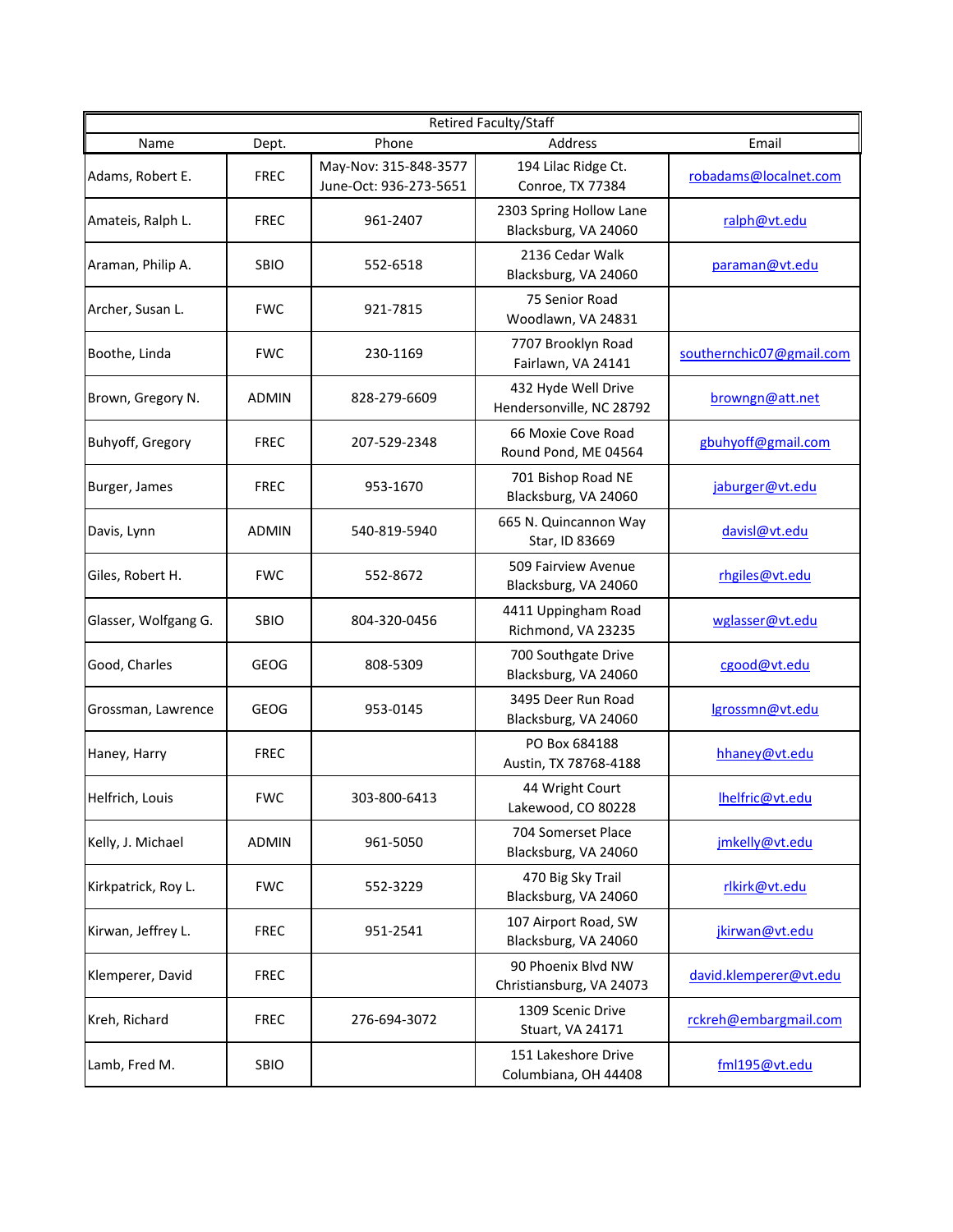| Name                 | Dept.        | Phone        | Address                                                     | Email                      |
|----------------------|--------------|--------------|-------------------------------------------------------------|----------------------------|
| Leslie, Suzie        | <b>ADMIN</b> | 250-6257     | 1003 Chateau Ct.<br>Blacksburg, VA 24060                    | sleslie@vt.edu             |
| Linkous, Carol       | <b>FWC</b>   | 552-0600     | PO Box 562<br>Blacksburg, VA 24060                          | calinkus@vt.edu            |
| Linkous, Connie      | <b>FREC</b>  | 961-3828     | 2410 North Main Street<br>Blacksburg, VA 24060              | cnoonkes@gmail.com         |
| McElfresh, Will      | <b>FREC</b>  | 552-4975     | 3890 Isaac Circle<br>Williamsburg, VA 23188-2042            | wmcelfre@usit.net          |
| McMullin, Steve L.   | <b>FWC</b>   | 818-1670     | 3120 Meandering Way, #101<br>Fort Myers, FL 33905           | mcmullintraining@gmail.com |
| Morrill, Robert W.   | <b>GEOG</b>  | 804-758-3137 | 238 Cox Landing Road<br>Topping, VA 23169                   | morrill@vt.edu             |
| Muench, Jack         | <b>SBIO</b>  |              | 7300 Dearwester Dr., Apt 530<br>Cincinnati, OH 45236        |                            |
| Murphy, Brian        | <b>FWC</b>   | 544-7973     | 8227 Cumberland Gap Road<br>New Castle, VA 24127            | murphybr@vt.edu            |
| Neves, Richard J.    | <b>FWC</b>   | 552-2326     | 3518 Indian Meadow Drive<br>Blacksburg, VA 24060            | mussel2@verizon.net        |
| Ney, John J.         | <b>FWC</b>   | 715-466-4198 | N13475 Narrows Trail<br>Minong, WI 54854                    | jney@vt.edu                |
| Oderwald, Richard G. | <b>ADMIN</b> | 951-1809     | 605 Watson Lane<br>Blacksburg, VA 24060                     | rich.oderwald@gmail.com    |
| Olson, Thomas        | ADMIN        |              | 3107 Old Farm Road<br>Blacksburg, VA 24060                  | olsonte@vt.edu             |
| Quarterman, Peggy    | <b>ADMIN</b> | 961-1213     | 2102 Cedar Walk<br>Blacksburg, VA 24060                     | pquarter@verizon.net       |
| Roggenbuck, Joe      | <b>FREC</b>  | 961-7553     | 4009 Robinson Street<br>Duluth, MN 55804-2109               | roggenbuck@vt.edu          |
| Shaffer, Robert M.   | <b>FREC</b>  | 674-8985     | 4582 Mallard Point, Unit 7<br>Dublin, VA 24084              | rshaffer@vt.edu            |
| Shaver, Ramona       | <b>FWC</b>   | 230-4543     | 301 Lighthouse Way<br>Carrollton, VA 23314                  | shaver@vt.edu              |
| Smith, David Wm.     | <b>FREC</b>  | 552-6705     | 625 Woodland Drive<br>Blacksburg, VA 24060                  | smithdwm@vt.edu            |
| Snow, Sue            | <b>FREC</b>  | 951-1237     | 2081 Brooksfield Road<br>Blacksburg, VA 24060               | suesnow@vt.edu             |
| Snyder, Janet        | <b>ADMIN</b> | 639-6345     | 360 Waterwork Road<br>Radford, VA 24141                     | jasnyder@vt.edu            |
| Trauger, David       | <b>FWC</b>   | 651-433-4440 | 14866 Old Marine Trail N.,<br>Marine on St. Croix, MN 55047 | dtrauger@vt.edu            |
| White, Marshall      | SBIO         | 552-1505     | 7629 Shawnee Trail<br>Blacksburg, VA 24060                  | mswhite@vt.edu             |